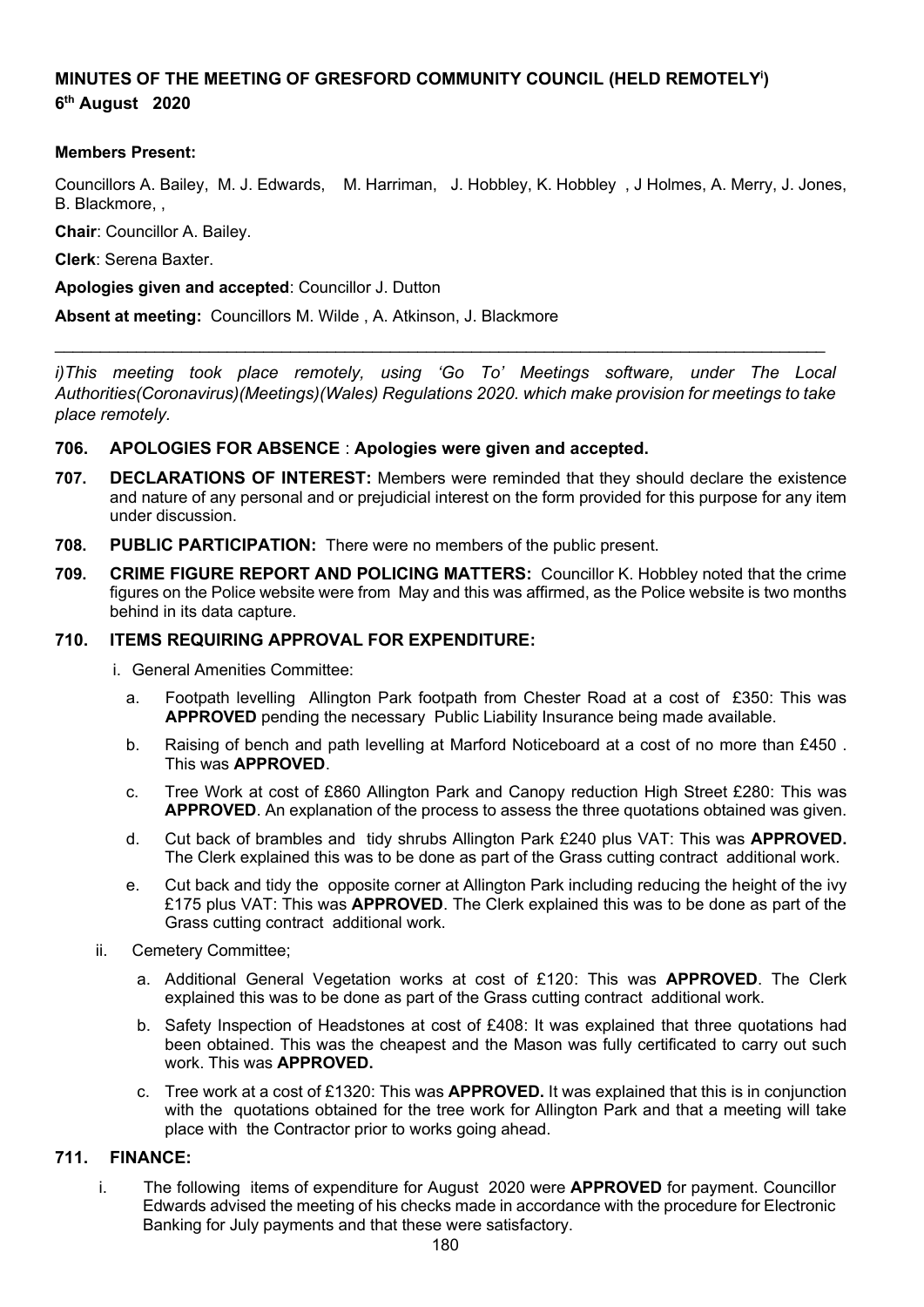ii. The Clerk raised a request from a member of Staff, if salary could be paid to accord with the beginning of the month, which might be prior to a Council meeting. This was **APPROVED.**

| <b>Date</b>        | <b>Payment To</b>                                | <b>Reason</b>                                                         | <b>Amount</b> |
|--------------------|--------------------------------------------------|-----------------------------------------------------------------------|---------------|
| <b>EXPENDITURE</b> |                                                  |                                                                       |               |
| 6.8.20             | <b>HMRC</b>                                      | Monthly amount employee tax and NI                                    | 320.32        |
| 6.8.20             | <b>Clwyd Pension Fund</b>                        | Monthly Employer and Employee contributions                           |               |
| 6.8.20             | S. Baxter                                        | NJC Salary and reimbursements                                         |               |
| 6.8.20             | M. Jones                                         | NJC Salary and reimbursements                                         |               |
| 6.8.20             | R. Thompson                                      | NJC Salary and reimbursements                                         |               |
| 6.8.20             | J. Holmes                                        | Reimbursement for purchase hazard tape                                | 6.60          |
| 6.8.20             | Skyguard                                         | Set up and first instalment of staff monitoring<br>service            | 48.60         |
| 6.8.20             | Wrexham<br>County<br><b>Borough Council</b>      | <b>Invoice Leaflets for Community Agent</b>                           | 86.68         |
| 6.8.20             | L.P.Williams                                     | Invoice repainting of play equipment                                  | 120.00        |
| 6.8.20             | Information<br><b>Commissioner's Office</b>      | Invoice renewal of Registration                                       | 40.00         |
| 6.8.20             | <b>MEGA Electrical</b>                           | Invoice Lighting Maintenance quarter                                  | 779.04        |
| 6.8.20             | Steve Pugh Ltd                                   | Invoice grave digging service                                         | 635.00        |
| .8.20              | <b>BT</b>                                        | Monthly contract CCTV                                                 | 55.20         |
| .8.20              | Vodafone                                         | Monthly contract three phones Employees                               | 35.03         |
|                    |                                                  |                                                                       |               |
| <b>INCOME</b>      |                                                  |                                                                       |               |
|                    | Cemetery Income July                             |                                                                       | £3765         |
|                    | Precept WCBC                                     |                                                                       | £30333.33     |
|                    | <b>WCBC</b><br>Community<br><b>Agent Payment</b> | Extension of contract of Community Agent to 20<br>hours (temporarily) | £4166.67      |

## **712. APPLICATIONS RECEIVED UNDER THE TOWN AND COUNTRY PLANNING ACT 1990 (AS AMENDED):**

- i. *P/2020/0320:* Approval of Reserved Matters pursuant to outline Planning permission P/2014/0905- respect of phases A2A,A3A and A7A for the erection of 11 market dwellings and 8 affordable dwellings ( Amendment plans) Land at Home Farm Gresford Road , Llay, Wrexham.- No comments or objections made.
- ii. *P/2020/0268*: Side Extension, conversion of outbuilding to annexe and detached garage( Amendment to P/2020/0078- 69 Wynnstay Lane, Marford, Wrexham: The Councillors felt this would be too close to the road, and asked if it could be moved closer to the house , so it was not so near the road. Wynnstay Lane is a narrow lane and this will be too much of an intrusion and not in keeping with the appearance of the area.
- iii. *P/2020/0218*: Change of use of agricultural land to dog exercise area (in retrospect) Caia Farm, Old Wrexham Road, Gresford, Wrexham - Council noted that this had previously been refused due to noise. Council did not feel there would be a substantial issue with noise , but wished for their previous comments to be reiterated, and taken into account.
- iv. *P/2020/0280*: Rear Extension with balcony enlargement- Kentmere, Quarry Brow, Gresford, Wrexham – Councillors Bailey and Edwards declared an interest and left the meeting temporarily while discussion took place. No comments or objections made. Councillors Bailey and Edwards rejoined the meeting.
- v. *P/2020/0254*: New roof and extension to garage- 1 Pikey Cottages, Pikey Lane, Gresford, Wrexham - No comments or objections made
- vi. *P/2020/0246:* First-floor extension to bungalow- Chantry Meade, Pistyll Hill, Marford, Wrexham - Council felt that it is misleading to call this a bungalow. It is already for a greater part of the property a two-storey property, and to add a further first floor extension as is shown in the plans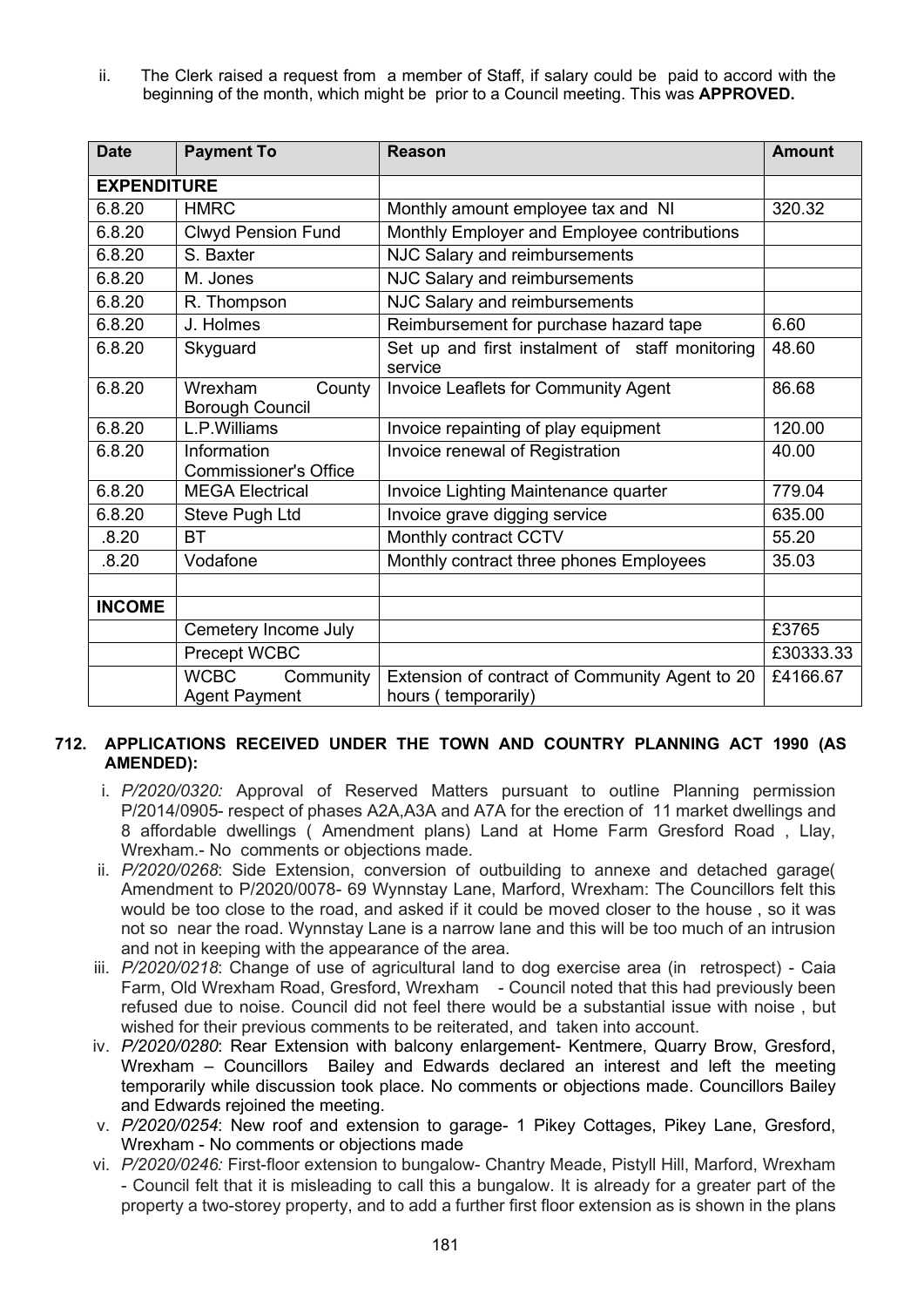would effectively make it in substantial part a three-storey property. This it is felt would be too big, out of context with the rest of the area, and because of its substantial increase in size, would be of detriment to neighbouring properties.

- vii. *P/2020/0231*: Variation of condition 2 of planning permission P/2019/0146- amend elevations and floor layout- The Pikey, Pikey Lane, Gresford, Wrexham- No comments or objections made
- viii. *P/2020/0237*: Front, side and rear extensions- 20 Woodridge Avenue, Marford, Wrexham- No comments or objections made
- ix. *P/2020/0241*: Raising height of roof and rear extension- 25 Stancliffe Avenue, Marford, Wrexham.- Council wished it to be noted that the proposal will mean the property will go back a long way , almost to the edge of the former quarry edge. Council are satisfied with the proposal overall, as long as it is not too close to the quarry edge and could this be inspected, as it might cause problems in future.
- x. *P/2020/0326*: Roof, windows and doors alterations- Hillside, Hoseley Lane , Marford, Wrexham-No comments or objections made
- xi. *P/2020/0359*: Front and rear extensions: 35 Wynnstay Lane, Marford, Wrexham- No comments or objections made.
- xii. *P/2020/0354*: Outline application for up to 109 dwellings with associated access and highway improvements- Land off hillock Lane Gresford, Wrexham, LL12 8YN:- In considering this outline proposal, the Councillors noted the briefing note that had been provided by the Hillock Lane Action Group. The Council first of all heard views and opinions of Councillors. Councillor K. Hobbley proposed that the Council should object strongly and follow the guidance put forward by the Action group . This was **AGREED** unanimously. Mr Filce was thanked for the documents he had submitted, and it was AGREED to use some of those comments in support of the Council's response. In particular, the following comments were made:
	- i. The proposed area of land is outside the settlement limit. The proposed area of land has not been put forward in the Local Development Plan, and along with neighbouring sites, was twice rejected for inclusion, on the grounds of highways, access, ecology and trees. This applies even more strongly to this proposed site.
	- ii. The proposal therefore represents a loss of best and most versatile agricultural land . In addition the requirements for testing against brownfield land has not been applied
	- iii. The Council is concerned that the proposal would lead to loss of habitat since it would represent removal of Green barrier land.
	- iv. The local infrastructure in terms of Health Provision, Schools and roadway will be unable to cope with any further expansion. This proposal will create additional pressures for existing Health services and School provision
	- v. The Council are concerned about the effect such a development will have on the irrigation and farming practices of surrounding land, and further, that the area as a whole is subject to areas of substantial roadway flooding.
	- vi. The proposed development would have an adverse effect on the amount of traffic in what is effectively a semi-rural location. The roads of Hillock Lane and leading to Wynnstay Lane and to Vicarage lane, are narrow country lanes. The initial construction traffic, and the later addition of at least two cars per household would add substantially to traffic in both directions, in an area where roadway visibility is restricted. To make sufficient roadway alterations would substantially alter the existing semi-rural nature of the area.
	- vii. Councillors expressed the view that Gresford has been subject to successive additional development over the years, most recently at the Pavillions, Chester Road and Old Wrexham Road, resulting in existing additional pressures on local infrastructure, traffic congestion, road use etc at a time when additional resources to address such issues are severely limited. This proposal represents a very large increase in additional dwellings and the need and rationale for these to be built on valuable agricultural land is questionable.

Councillor Edwards urged Councillors to independently put in their own comments. Councillor Harriman suggested canvassing the opinion of the MP. **Action: Clerk to write to Planning Officer voicing the Council's objections. To circulate letter to all and include Councillor Gilmartin.**

**713. MEMBER'S URGENT ANNOUNCEMENTS:** A discussion took place about when the Council might be able to meet again at a face to face meeting. It was noted that precautions need to be taken , and ventilation was mentioned as being very important. Clerk advised at the moment SLCC were advising against meetings taking place, but she is looking out for further guidance. It was agreed that the September meeting will take place via video conferencing.